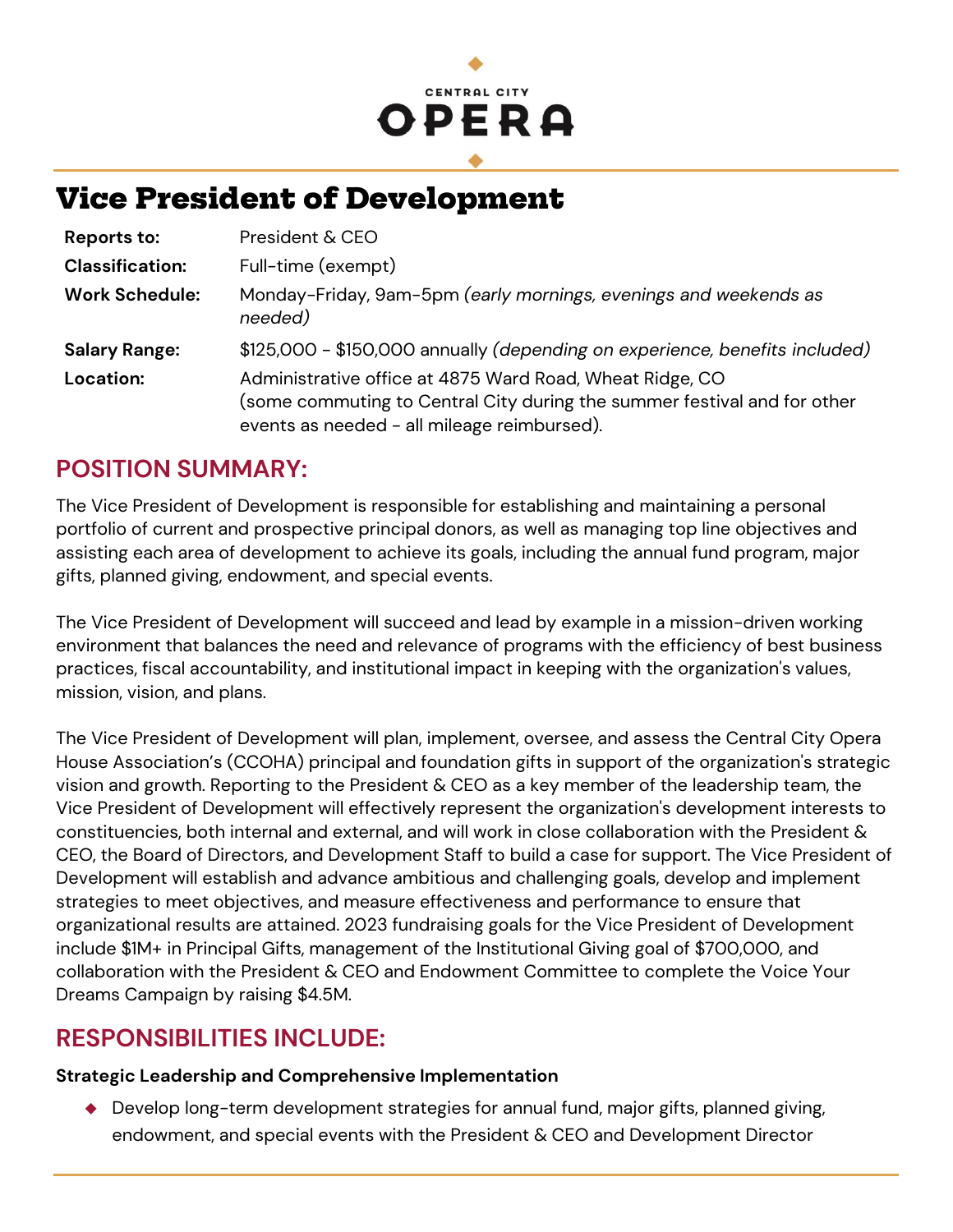- ◆ Lead, oversee, and implement an integrated fundraising plan to achieve and support initiatives contained within the strategic plan
- ◆ Develop and grow a balanced funding mix of donor sources and solicitation programs that attract, retain, and motivate donors in conjunction with the President & CEO and Development **Director**
- ◆ Identify, cultivate, solicit, and steward a personal portfolio of current and new funding sources and explore opportunities for additional individual, foundation, and corporate philanthropy. Manage the foundation and corporate philanthropy pipeline in conjunction with the Institutional Giving Officer
- ◆ Establish goals and metrics to evaluate implementation of strategy and tactics and evaluate the overall effectiveness of the development program
- ◆ Assess the team to ensure that the department is effectively structured and staffed and oversee performance measures and results
- ◆ Form deep relationships with individual donors, steward strategic alliances, and engage publicly with an array of stakeholders
- ◆ Expand the endowment and increase working capital reserves as part of building long-term financial stability for the organization
- ◆ Cultivate and maintain strong partnerships with the board, major donors, foundations, public agencies, and corporate funders to grow substantial contributed revenue opportunities
- ◆ Maintain a strategic knowledge of best practices and significant trends in philanthropy and adapt fundraising strategies as necessary
- ◆ Embrace other strategic leadership and comprehensive implementation responsibilities as needed

### **Board Engagement and Recruitment**

- $\bullet$  Provide fundraising leadership and support to the President & CEO and board members, including identifying their resource cultivation goals, implementing donor prospecting steps, and participating in asks, as appropriate
- ◆ Collaborate with the President & CEO and Nominating Committee Chair to identify, cultivate, and recruit prospective board members
- ◆ Speak credibly and persuasively about Central City Opera's vision for the future with current and prospective board members
- ◆ Advise board members, both individually and collectively, on best practices in community ambassadorship and donor cultivation
- ◆ Embrace other board engagement and recruitment responsibilities as needed

### **Team and Organizational Effectiveness**

◆ Provide general oversight of development activities and monitor the adequacy of activities through coordination with the President & CEO, Development Staff, and Board Nominating Committee

#### **EQUAL EMPLOYMENT OPPORTUNITY**

*CCO is committed to creating and sustaining an inclusive and equitable work environment. Equity, diversity, and inclusion are core values and we are currently working to expand our capacities in these areas with company-wide understanding that this is an ongoing process that must be embedded into the fabric of the organization. We encourage candidates who identify as BIPOC, LGBTQ+, otherwise-abled, and other underrepresented identities to apply. All applications will receive consideration for employment.*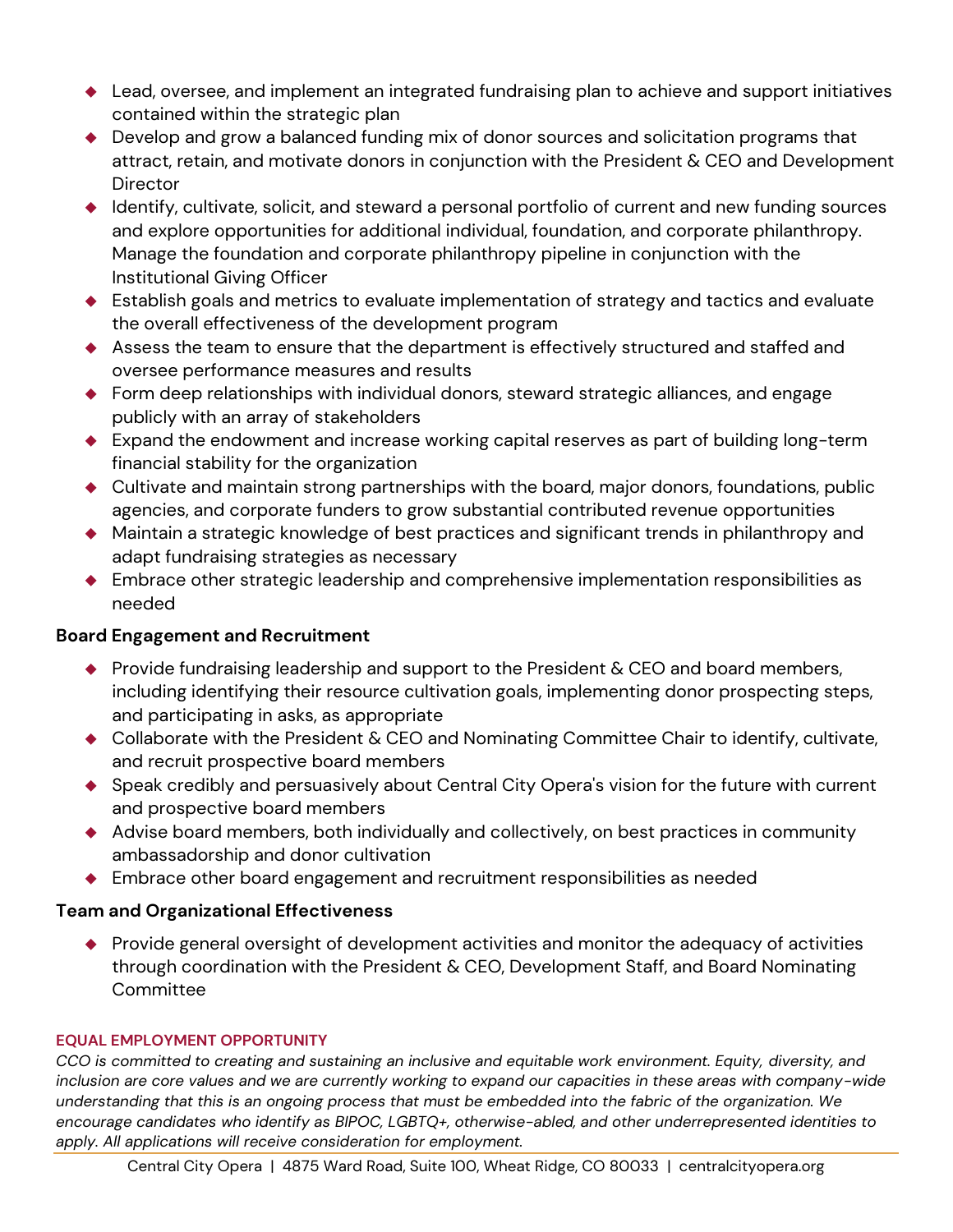- ◆ Collaborate with the Marketing and Communications team to ensure consistent messaging and outreach strategies as they affect all development efforts
- ◆ Partner with the Controller to ensure sound fiscal operation of the development function, including timely, accurate, and comprehensive budgeting, monitoring, forecasting, and reporting of charitable contributions and department expenses
- ◆ Coach, inspire, and motivate a strong development team to better communicate with and represent the community that Central City Opera serves. Commitment to CCO's DEI objectives
- ◆ Facilitate professional development and maintain a culture where diversity and inclusion are celebrated in achieving common goals
- ◆ Embrace other team and organizational effectiveness responsibilities as needed

# **TRAITS AND CHARACTERISTICS:**

A goal- and results-oriented leader with extraordinary interpersonal skills, the Vice President of Development will listen, observe, and gain understanding into the motivations of others. An effective communicator who shows sensitivity to a diversity of people and perspectives, the Vice President of Development will be an authentic relationship builder with the ability to think both analytically and creatively. The Vice President of Development will be a compelling and charismatic leader who can inspire donors and move team members forward with a keen sense of humor and joy in their interactions with people from all racial, political, socioeconomic, and cultural backgrounds.

Other key competencies include:

- ◆ Leadership and Teamwork The ability to inspire, build trust, and create a sense of purpose and direction while tactfully handling challenging and sensitive issues
- ◆ **Professional Accountability and Interpersonal Skills** The capacity to accept responsibility for actions and results, reevaluate, and develop long-term relationships with people across the organization and throughout the community
- ◆ **Planning, Organizing, and Goal Orientation** The dexterity to adapt quickly when dealing with unpredictable situations while establishing and meeting specific, measurable, attainable, reviewable, and time-sensitive goals
- ◆ **Time and Priority Management** The flexibility to prioritize and complete tasks in order to deliver desired outcomes, effectively managing difficulties and delays to complete tasks on time while creating an environment that is conducive to effectiveness

#### **EQUAL EMPLOYMENT OPPORTUNITY**

*CCO is committed to creating and sustaining an inclusive and equitable work environment. Equity, diversity, and inclusion are core values and we are currently working to expand our capacities in these areas with company-wide understanding that this is an ongoing process that must be embedded into the fabric of the organization. We encourage candidates who identify as BIPOC, LGBTQ+, otherwise-abled, and other underrepresented identities to apply. All applications will receive consideration for employment.*